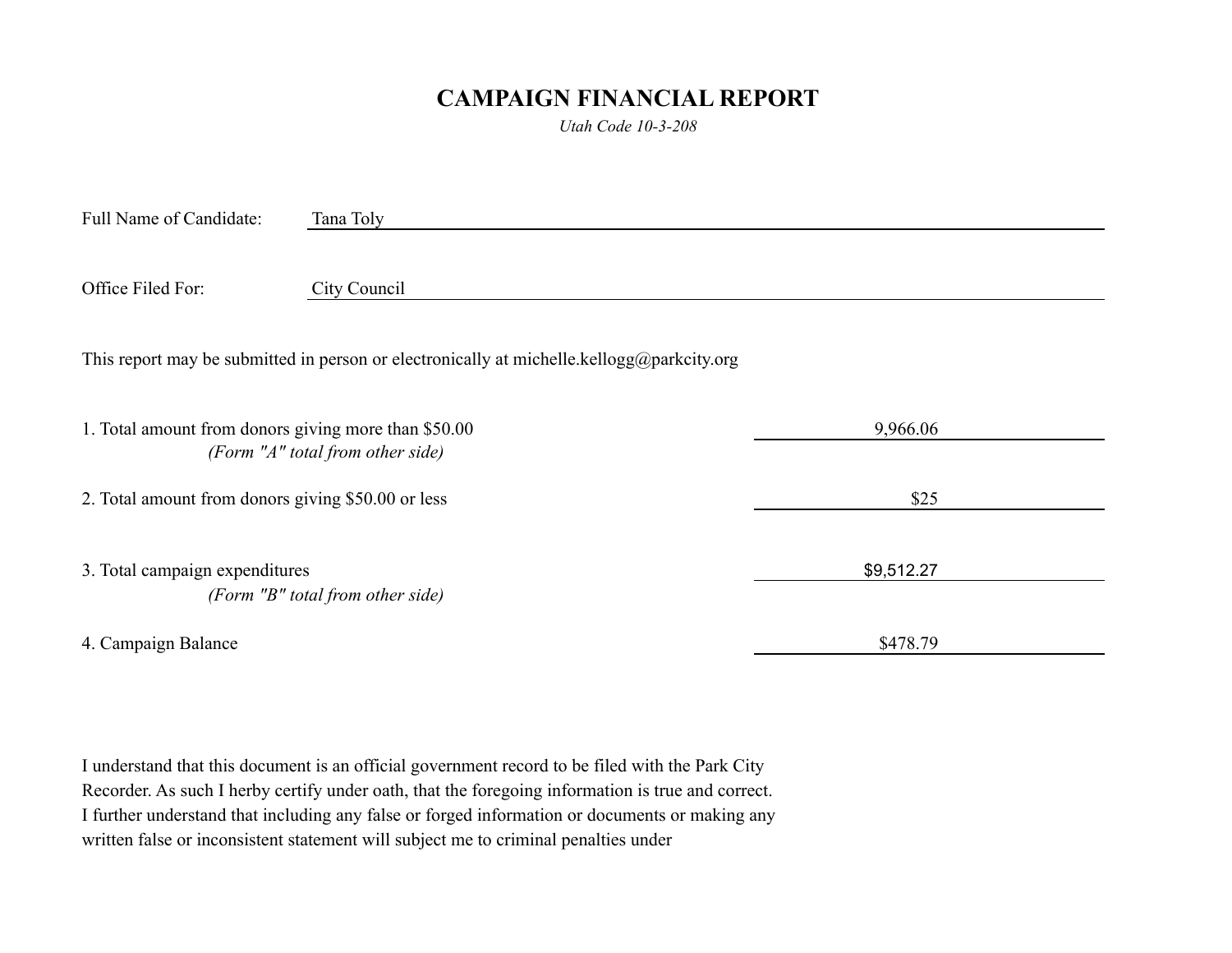Title 76, Chapter 8 of the Utah Code.

И Candidate Signature

**ITEMIZED CONTRIBUTION REPORT (Form "A")** 

 $\frac{8}{2/2}$ 

...

| Date Received          | Name of Contributor        | Mailing Address & Zip Code             | <b>Amount of Contril</b> |
|------------------------|----------------------------|----------------------------------------|--------------------------|
| 4/27/2021              | John Kenworthy             | Park City UT 84060                     | \$1,000.00               |
| 4/30/2021              | Red Banjo Plzza            | 322 Main Street Park City UT 84060     | In Kind                  |
| 5/18/2021              | John Kenworthy             | Park City UT 84060                     | \$1,000.00               |
| 6/2/2021               | Mary and Charlie Wintzer   | 320 Mchenry Street Park City, UT 84060 | \$1,504.50               |
| 6/7/2021               | Dan Villa                  | 7506 S 1000 E, Midvale, UT 84047       | \$500.00                 |
| 6/9/2021               | <b>Jan Howell</b>          | Las Vegas NV                           | \$100.00                 |
| 6/9/2021               | Tana Toly                  | P.O. Box 489 Park City UT 84060        | \$500.00                 |
| 6/18/2021              | <b>Tana Toly</b>           | P.O. Box 489 Park City UT 84060        | \$250.00                 |
| 6/22/2021              | <b>Tana Toly</b>           | P.O. Box 489 Park City UT 84060        | \$500.00                 |
| 6/23/2021              | Red Banjo Pizza            | 322 Main Street Park City UT 84060     | \$750.00                 |
|                        | <b>Bone Yard Saloon</b>    | 1251 Kearns Blvd Park City UT 84060    | \$500.00                 |
| 6/29/2021<br>6/29/2021 | <b>Butchers Chop House</b> | 751 Main St Park City UT 84060         | \$500.00                 |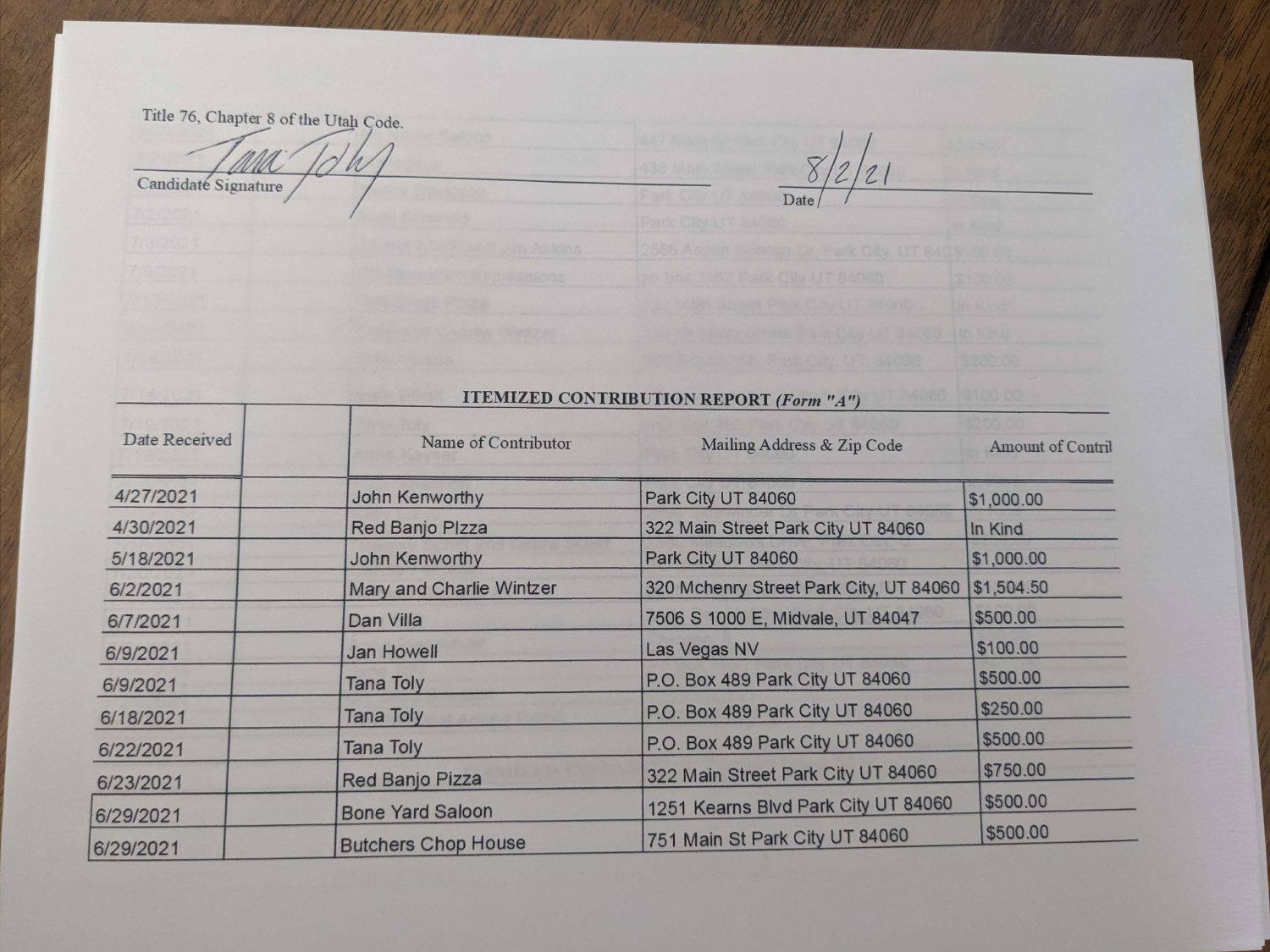| 6/29/2021 | No Name Saloon                         | 447 Main St Park City UT 84060                   | \$500.00 |
|-----------|----------------------------------------|--------------------------------------------------|----------|
| 7/2/2021  | Flanagans                              | 438 Main Street Park City UT 84060               | In Kind  |
| 7/2/2021  | Nancy Davidson                         | Park City UT 84060                               | In Kind  |
| 7/2/2021  | Mimi Griswold                          | Park City UT 84060                               | In Kind  |
| 7/3/2021  | Jo Ann Stack and Jim Askins            | 2586 Aspen Springs Dr, Park City, UT 840\$150.00 |          |
| 7/9/2021  | Southwestern Expressions               | po box 1162 Park City UT 84060                   | \$100.00 |
| 7/13/2021 | Red Banjo Plzza                        | 322 Main Street Park City UT 84060               | In Kind  |
| 7/13/2021 | Mary and Charlie Wintzer               | 320 Mchenry Street Park City UT 84060            | In Kind  |
| 7/14/2021 | John Mason                             | 650 Rossie Hill, Park City, UT, 84098            | \$200.00 |
| 7/14/2021 | <b>Sally Elliott</b>                   | 2690 Sidewinder Dr Park City UT 84060            | \$100.00 |
| 7/19/2021 | Tana Toly                              | P.O. Box 489 Park City UT 84060                  | \$200.00 |
| 7/19/2021 | Anne Keyser                            | Park City UT 84060                               | In Kind  |
| 7/19/2021 | Sally Shannon                          | Park City UT 84060                               | In Kind  |
| 7/19/2021 | <b>Sally Elliott</b>                   | 2690 Sidewinder Dr Park City UT 84060            | In Kind  |
| 7/20/2021 | <b>Gregory Schirf and Debra Schirf</b> | 2380 Meadows Drive, Park City, U                 | \$250.00 |
| 7/20/2021 | Carole Fontana                         | PO Box 871, Park City, UT 84060                  | \$125.00 |
| 7/20/2021 | <b>Richard Wallace JR</b>              | 2925 Cochise Ct., Park City, UT                  | \$500.00 |
| 7/21/2021 | Amy Sell                               | 2424 Doc Holiday Park City UT 84060              | \$100.00 |
| 7/21/2021 | Anna Piepmeyer                         | Chicago, IL                                      | \$50.00  |
| 7/22/2021 | Jane Toly                              | Po Box 3941 Park City UT 84060                   | \$211.56 |
| 7/28/2021 | <b>Christina Shiebler</b>              | Park City UT                                     | \$250.00 |
| 7/31/2021 | <b>Stephen and Arlene Pettis</b>       | Park City UT                                     | \$125.00 |

**ITEMIZED EXPENDITURE REPORT** *(Form "B")*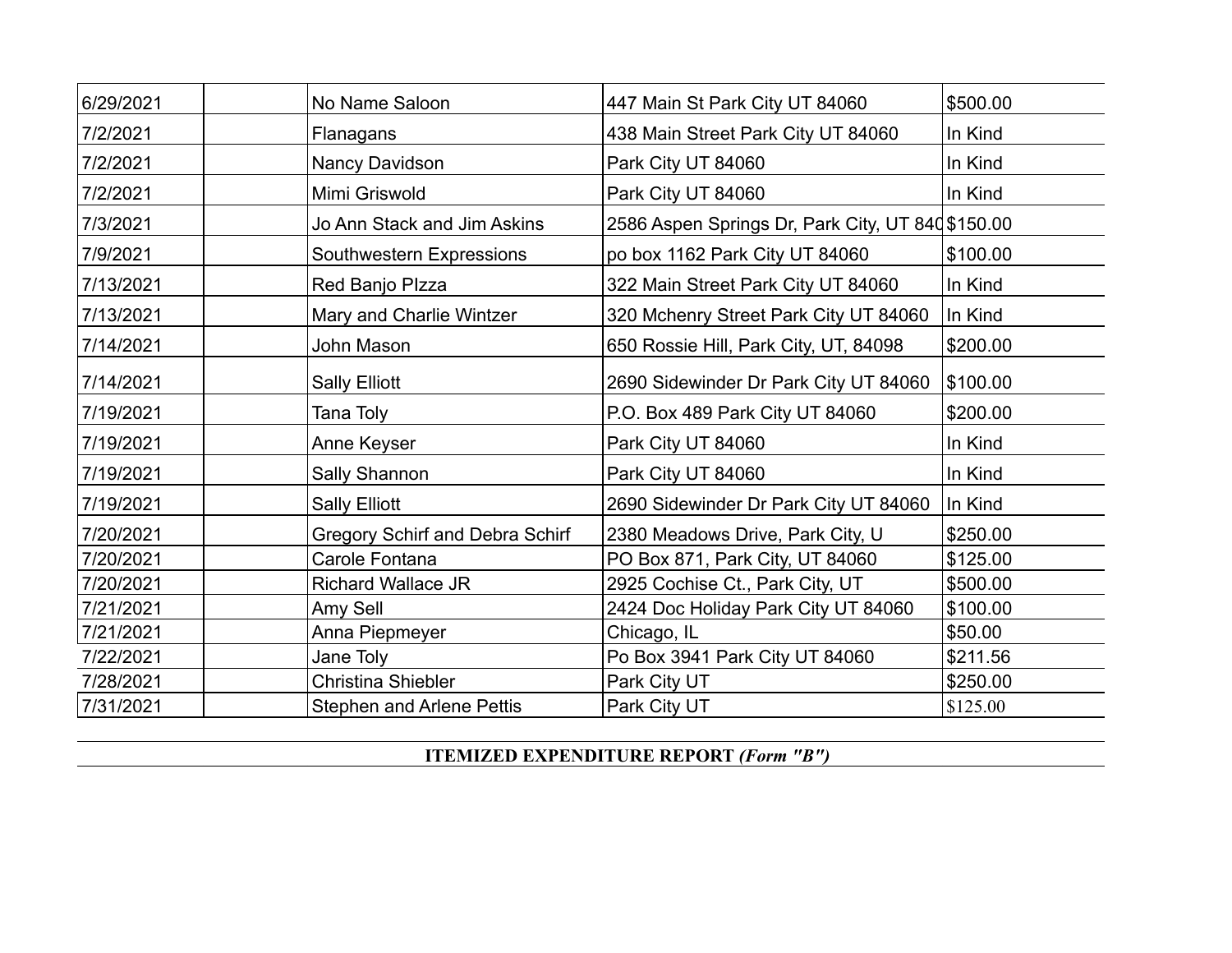| Date of<br>Expenditure | Person or Organization to Whom<br>Expenditure was made | Purpose of Expenditure                          | Amount of Expen |
|------------------------|--------------------------------------------------------|-------------------------------------------------|-----------------|
| 4/27/2021              | <b>Hallie Wintzer</b>                                  | Campaign Staff                                  | \$500.00        |
| 4/29/2021              | <b>Staples</b>                                         | <b>Supplies for Campaign Volunteers</b>         | \$35.97         |
| 4/29/2021              | Red Banjo Plzza                                        | Campain Volunteer Launch Party- Drinks \$222.82 |                 |
| 5/13/2021              | Sammys Bistro                                          | Campaign Volunteer Dinner                       | \$66.18         |
| 5/24/2021              | <b>Hallie Wintzer</b>                                  | Campaign Staff                                  | \$500.00        |
| 5/24/2021              | Signe Jordet                                           | Campaign Staff                                  | \$500.00        |
| 6/2/2021               | Park City Municipal Finance                            | Regstration Fee to Run for council              | \$100.00        |
| 6/2/2021               | <b>Square Space</b>                                    | Domain for Website                              | \$70.99         |
| 6/2/2021               | Park City Signs                                        | Tana Yard Signs- 200                            | \$1,504.50      |
| 6/9/2021               | Signe Jordet                                           | Campaign Staff                                  | \$500.00        |
| 6/9/2021               | <b>Hallie Wintzer</b>                                  | Campaign Staff                                  | \$500.00        |
| 6/11/2021              | <b>Staples</b>                                         | <b>Business Cards</b>                           | \$21.48         |
| 6/11/2021              | <b>Staples</b>                                         | Thank you Cards for Donations                   | \$15.03         |
| 6/18/2021              | Qr-code-generatobielefeld                              | QR Code Generator Application                   | \$78.04         |
| 6/18/2021              | <b>US BANK</b>                                         | Card Processing Fee from QR Code                | \$2.34          |
| 6/22/2021              | <b>Sticker Mule</b>                                    | <b>Stickers</b>                                 | \$237.14        |
| 6/24/2021              | Promo Leaf                                             | <b>Hats and Koozies</b>                         | \$359.07        |
| 6/23/2021              | <b>Hallie Wintzer</b>                                  | Campaign Staff                                  | \$500.00        |
| 6/28/2021              | Amazon                                                 | <b>Bubbles for parades</b>                      | \$141.70        |
| 6/30/2021              | Google                                                 | Google Email Workspace                          | \$12.96         |
| 6/30/2021              | <b>Jessica Stack</b>                                   | Website                                         | \$975.00        |
| 7/1/2021               | <b>Hallie Wintzer</b>                                  | <b>Campaign Staff</b>                           | \$500.00        |